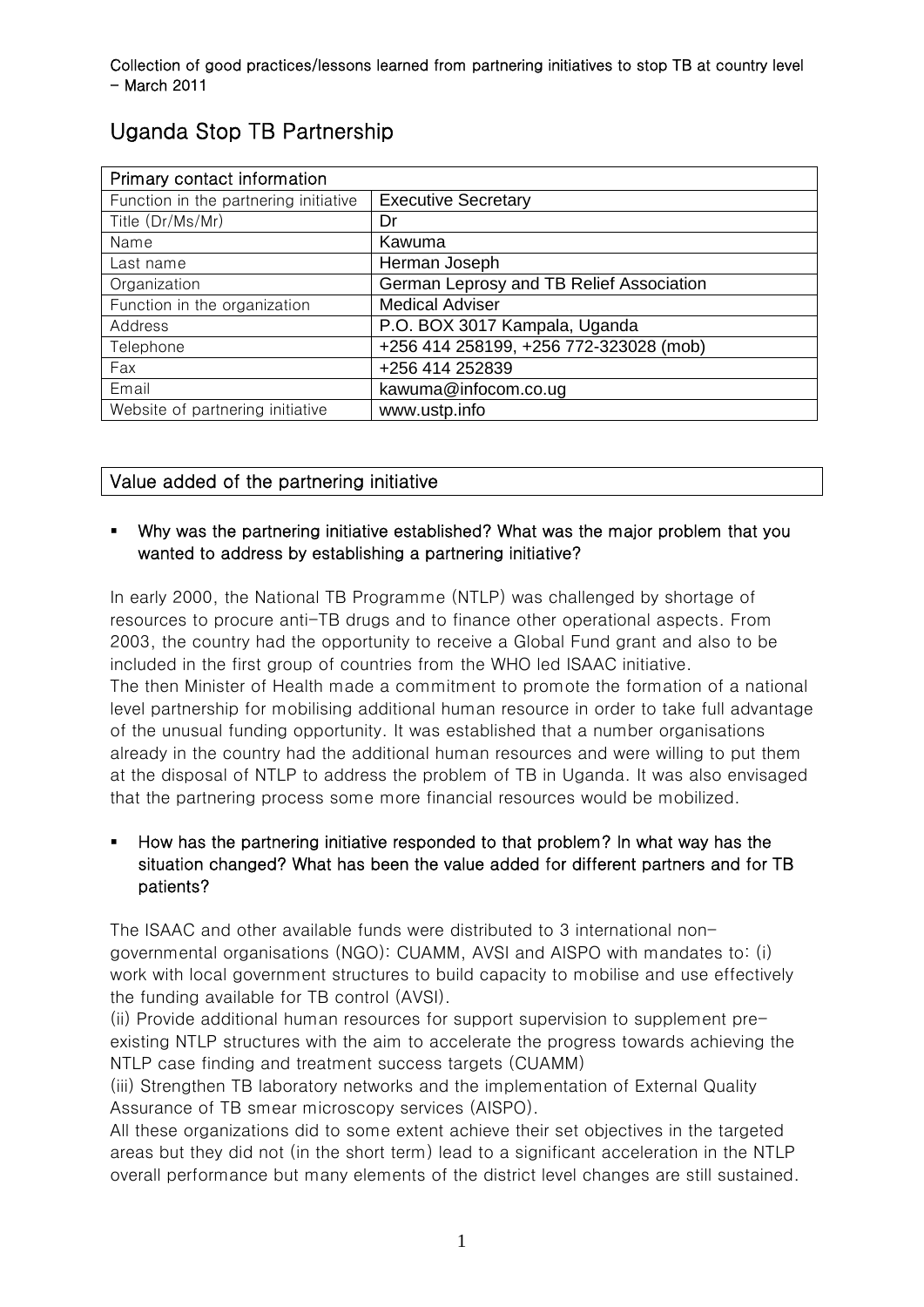The partnering process (i) speeded up and mediated the agreements with local governments and (ii) provided fora for regular monitoring of the activities.

- Do you think the partnering initiative has worked so far?
- If it has worked well, why? How have you set it up? What process have you used? What were the main steps?
- If it has not worked that well, why? What do you think has hindered your efforts? Would you try it again, and why? How would you revitalize it?

After the Minister of Health had made a commitment to facilitate the formation of a national level partnership, a process of consultations with potential partners began. It was spearheaded by WHO (through the Country Office). Several meetings were organised to explain the aims and potential benefits of partnering. Some international partners of NTLP looked at the initiative suspiciously like an attempt to create "another structure" parallel to NTLP.

A WHO visiting consultant facilitated a stake holders meeting that culminated in a resolution by the participants to form a national partnership. They agreed on a roadmap towards the official launching of the partnership. A significant amount of time was spent developing and agreeing on the Terms of Reference for the Partnership; the costs of the preparatory process in terms of venue costs and stationery were covered by the potential partners.

The Uganda Stop TB Partnership (named by consensus during the preparatory meetings) was launched on  $10<sup>th</sup>$  December 2004 by the President of Uganda represented by a cabinet minister for the presidency. It had 17 members then. The launching ceremony was attended by political leaders and health services managers from all Ugandan districts.

Since its launch, the partnership has recorded the following milestones:

- 1. Efficient use of the ISAC funds
- 2. Access to additional funds from the Italian Province of Lombardi to support Secretariat operations and continue the activities of NGOs in the targeted districts.
- 3. Quarterly meetings at which partners could avail of up-to-date information about the status of TB control in the country;
- 4. Formation of working groups: TB/HIV, ACSM and DOTS Expansion, which were mostly beneficial for monitoring the implementation by partners (DOTS-EXPANSION), and organizing ACSM activities.
- 5. Through the ACSM working group, the first NTLP Communication strategy was developed
- 6. Organising the marking of World TB Day every year since the inauguration, through the combined contribution of different partners.
- 7. Setting up an own website
- 8. Mobilising human resources for revising the national operational guidelines
- 9. Participating in the development of the NTLP Global Fund Application as a forum for ensuring that priority areas identified by different stake holders are considered.
- 10.Participating in the development of the NTLP Strategic Plan particularly the formulation of the ACSM component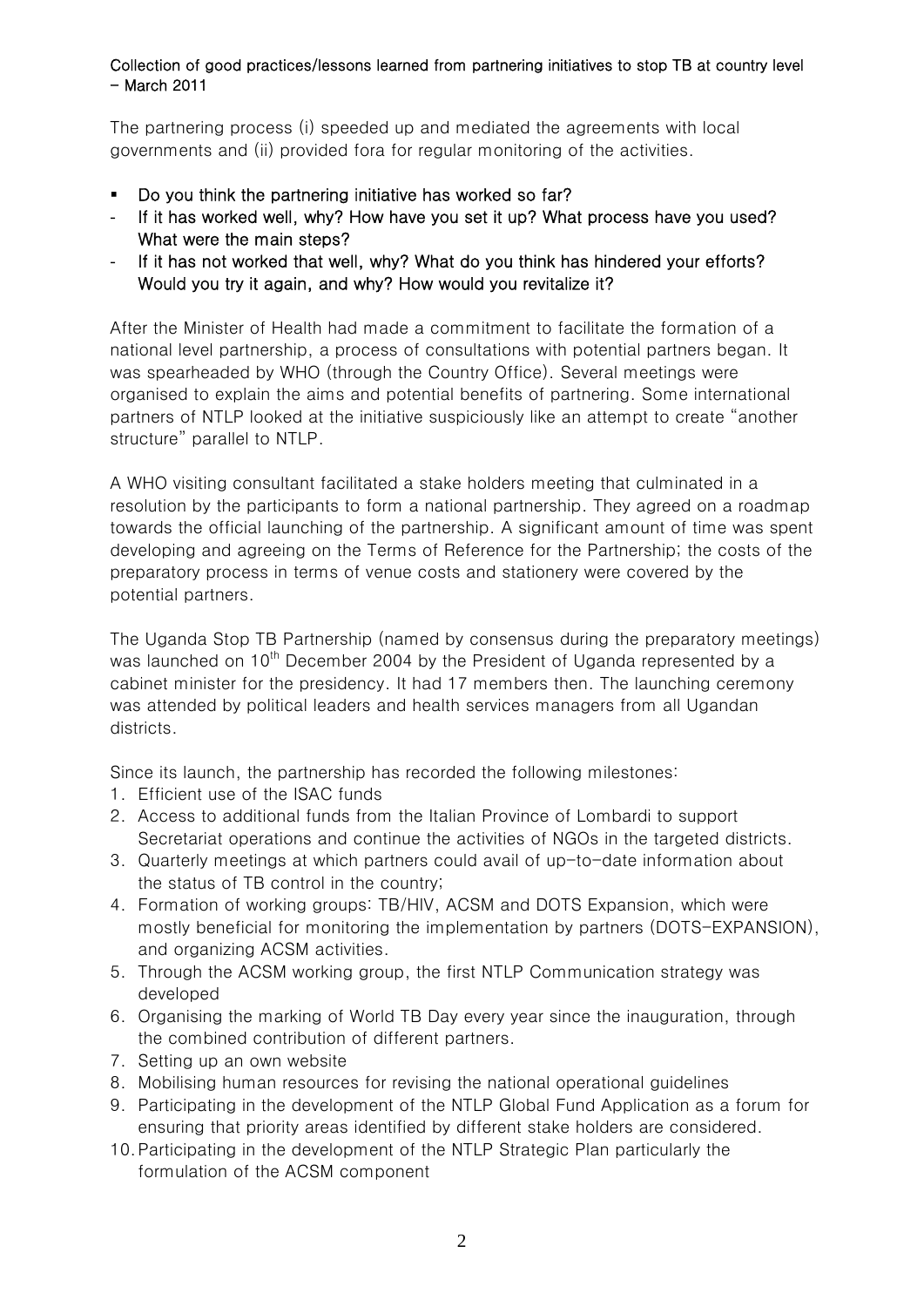- 11.The USTP was registered in 2010 as a legal entity with a memorandum of association and a constitution.
- 12.The USTP at last provides a TB focal point (or reference point) for an increasing number of local CSOs that carry out TB related activities.
- 13.Membership has grown to over 30.

Measures for revitalization:

- The ACSM WG took the initiative to respond to a funding opportunity the CFCS- as an opportunity to implement partnering. Several CSO's will participate in the implementation of the project according to their individual strengths but will share one plan and target joint outcomes. The experience has taught us that it is possible to do this again and again when funding opportunities arise.
- We have tried to attract CSOs that were not members of USTP but were noted to have accessed funding for TB related activities; through the interaction they are helped to align their activities better to the NTLP strategy.
- It is necessary to work more with local CSO's and encourage them so that they ultimately take ownership of USTP.
- It may have been wise to mobilise operating funds from the partners from the beginning in terms of admission fees and annual subscriptions; introducing a category of individual members of USTP (not just organizations) after defining clear expectations and benefits ( also asking them to contribute fees).
- Who among the following stakeholders  $-$  national TB programme, civil society (faith based organizations, non-governmental organizations, community based organizations) and the private/business sector  $-$  is involved? In what way?

# National TB Programme (NTLP)

Civil Society (NGOs and CBOs)

The National TB Programme is by constitution of USTP and ex-officio member of the governing board. The Chair of USTP at the moment (since the launch) is the NTP Manager.

The members are involved in one or more of the following ways:

- Participate in general meetings and WG meetings
- Implement activities to support district levels in improving case detection and treatment outcomes.
- Provide funding to others to implement
- Provide technical expertise to NTP and the partnership activities.
- Mobilise additional human and financial resources.

WHO - Provided legal umbrella for USTP from the launch and still houses the secretariat with support services. Funds some USTP activities including quarterly meetings and part of the costs for marking World TB Day.

GLRA - part time services of the Country Medical Adviser for coordinating the partnership (functioning as Executive Secretary)

PRIVATE AND BUSINESS SECTOR - there are some members but are not active

Posta Uganda was initially involved in ACSM, partnered in circulating a series of postage stamps with TB and TB/HIV messages. Now in an operational agreement with the national TB reference laboratory and FIND to use the network of post buses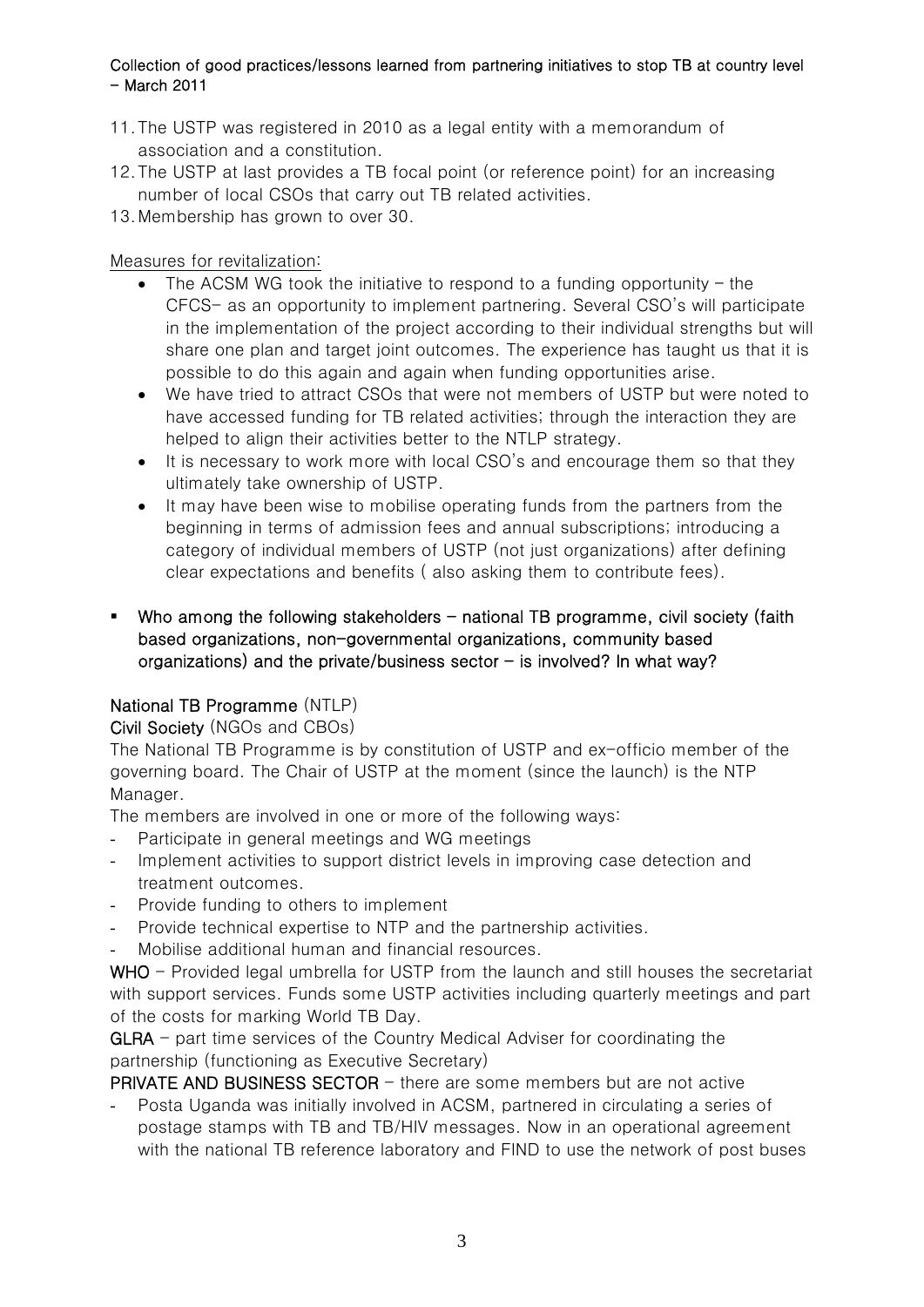and post offices to deliver specimens from upcountry to the national lab and the results back to the source.

 What does each partner perceive as an advantage of being in the partnering initiative? What sustains their commitment? If partners are not engaged, what are you planning to do to attract and maintain their interest?

What partners receive?

- all partners appreciate and value being part of (belonging to) this national effort against TB and are proud of the contribution they make.
- gain access to information regarding the disease burden, the available resources, opportunities and gaps.
- Exchange of technical information relevant to their own TB related activities.
- Linkage to public health systems.
- Opportunity to publicise their work.
- Opportunity to air their views regarding TB control and contribute to policy formulation.

Interest is sustained through getting them actively involved in meetings and other opportunities e.g. by giving time to present their on going activities and success stories. They are invited to contribute materials for the USTP website.

# Building the partnering initiative

- What have been some of your challenges in bringing the various stakeholders together in a partnering initiative?
	- Building trust and assuring the partners that there is no risk of loss of their own identity.
	- The partnership's own operations have been slowed down by
		- Lack of full time secretariat staff (that would dedicate their time entirely to USTP)
		- Lack of funds particularly for ACSM activities; the local CSO partners were ready to participate in planning but would need additional funding to implement activities. The lack of funds also manifested as failure to organise quarterly and other meetings in time as funds had to be mobilised "each time" for this.
		- Partnering with corporate and business sector never worked out well. The partners that were entrusted with following this up from the beginning were not committed. The situation did not improve even after a consultancy.
- Have partners done a mapping/inventory of the resources (financial, technical, human, in-kind) that each can contribute to the implementation of the national TB plan and in which area of the country? If yes, could you share your plan showing various roles and responsibilities and highlighting possible remaining gaps?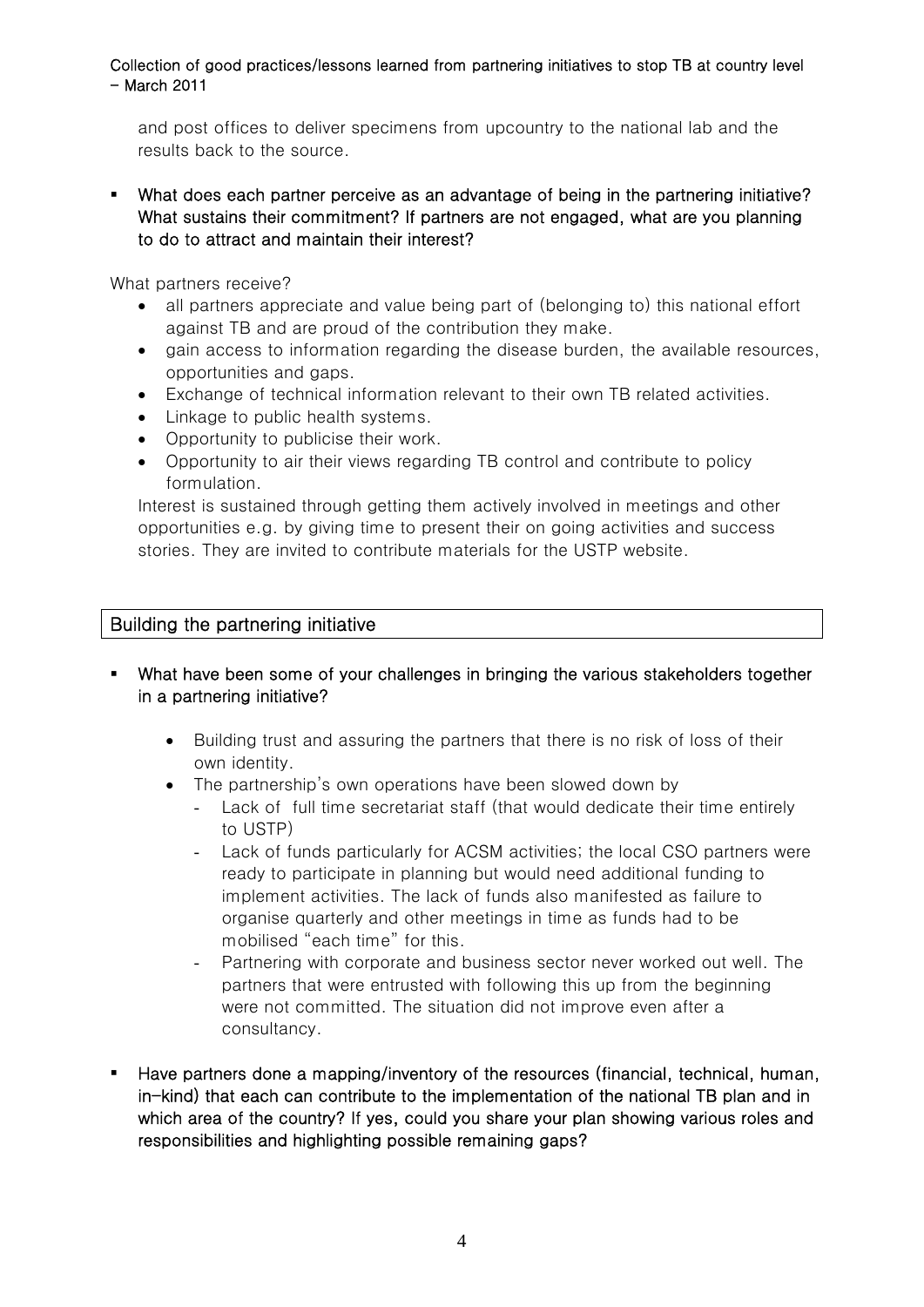This has not been done. Attempts were made to map geographical coverage of the country in order to highlight opportunities for building synergies but also to avoid duplication at the expense of equitable distribution of services. One database simply shows the partners classified as either "funding", or "technical" or "implementing" with a brief description of the nature of activities carried out.

### Have the partners jointly mobilized resources to implement a shared national TB plan? What type of resources have they mobilized (financial, technical, human, in-kind)? How did this process work?

Several partners, particularly the international NGOs have mobilised additional financial resources and also implemented part of the national TB plan especially in areas of human resource development, training, infrastructure development, provision of supplies and supply chain management.

### Which national TB plan activities are the partners contributing to?

Partners make their own plans and maintain separate accountability systems but their plans are aligned to the overall NTLP plan and cover the following areas:

- 1. Develop and disseminate NTLP guidelines
- 2. Purchase laboratory equipments and reagents
- 3. Strengthen External Quality assurance (EQA)
- 4. Strengthen M&E activities country wide
- 5. Build capacity of health workers to manage TB.
- 6. Store and distribute anti-TB medicines.
- 7. Institutionalize TB HIV at district level
- 8. Build capacity through training, coaching and mentoring health workers at the central, regional, district and HSD level for implementation of integrated TB/HIV services.
- 9. M&E tools develop DR-TB management guidelines and tools.
- 10.Maintaining a susceptibility surveillance system to monitor trends of DR-TB in the country.
- 11.Strengthen ACSM for special populations
- 12.Facilitate meetings with all stakeholders at all levels to ensure buy in
- 13.Sensitization and training of health workers
- 14.Foster Advocacy, Communication and Social Mobilization
- 15.Mobilize resources to make the necessary infrastructural adjustments
- 16.To enhance Capacity of health workers for effective and efficient delivery of TB & Leprosy services at all levels
- 17.To strengthen and sustain support for professional competence of health workers to deliver quality TB and Leprosy services
- 18.Sponsor quarterly meetings of the USTP
- 19.Conduct situational analysis on extent and feasibility of PPM-DOTS in urban and rural areas
- 20.Train private health providers (PHPs) on DOTS services provision
- 21.Annually commemorate World TB Day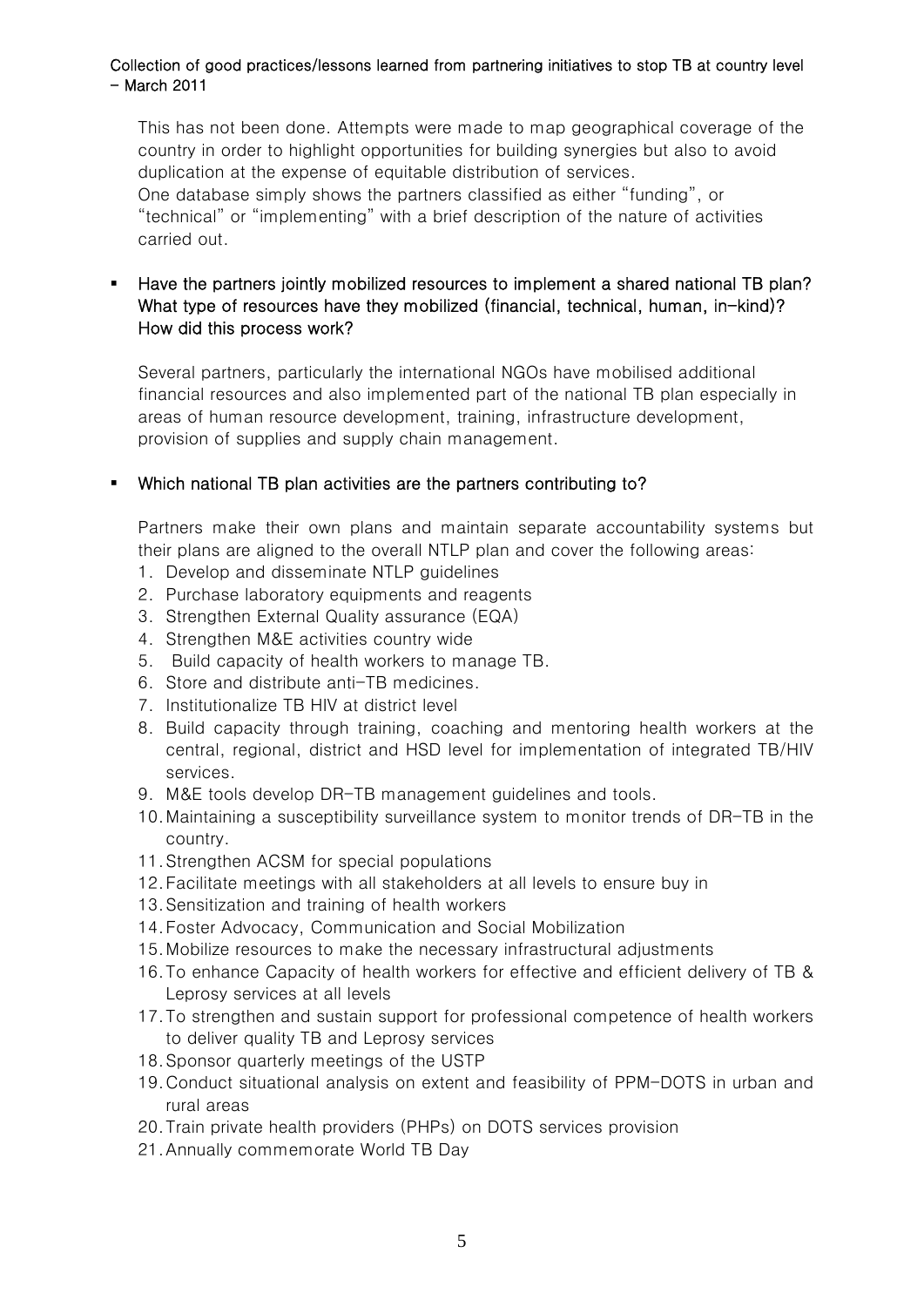The recent CFCS funds will be transferred to a USTP Bank account and accountability will be done through USTP mechanisms. This is meant to be the way to go.

## How have partners organized their work? Do they regularly meet? What structure has been chosen (if this has been formalized)?

According to the USTP constitution and in practice, all partners meet quarterly (x4/year). The agenda includes: updates from the NTP, activity reports from individual partners, discussion of profiles of any new potential members, acceptance of new members, sharing information and communication from Global Stop TB.

Working groups (ACSM and TB/HIV) meet more frequently to address emerging issues. Minutes from the formal meetings are kept by the secretariat. The meetings were hitherto held in the board room of the WHO Country Office and in a conference facility of a hotel located quite close to the NTP Central Unit.

The USTP is a registered legal entity. Its governance structure has the Ministry of Health and WHO as ex-officio members of the Governing Board. The secretariat is expected to be housed by the WHO Country Office for the first 2 years after registration and thereafter USTP should be located in an independent facility.

# Thinking through and taking stock

- Which stakeholders of society do you see as essential or ideal members to a partnering initiative, if you want to effectively address TB in your country context (please answer this independently of whether these stakeholders are currently partners of your initiative)?
	- Community Based Organizations
	- International bilateral and multilateral agencies
	- Civil Society and non-governmental Organizations
	- Faith Based Organizations\*
	- Organizations of Private Health Practitioners
	- Business and Private Sector\*
	- Academic Institutions\*
	- Sections of Ministry of Health other than NTP e.g. The Health education division.\*
	- Professional Organizations /Associations e.g. Uganda Medical Association, Uganda Nurses and Midwives Association.\*
	- Media people\*
	- Patients or former patients' associations

\*not yet members

 What do you think the major outcomes of the partnering initiative are? In what way the partnering initiative has benefited the work of the partners? What do you think could be strengthened/ improved?